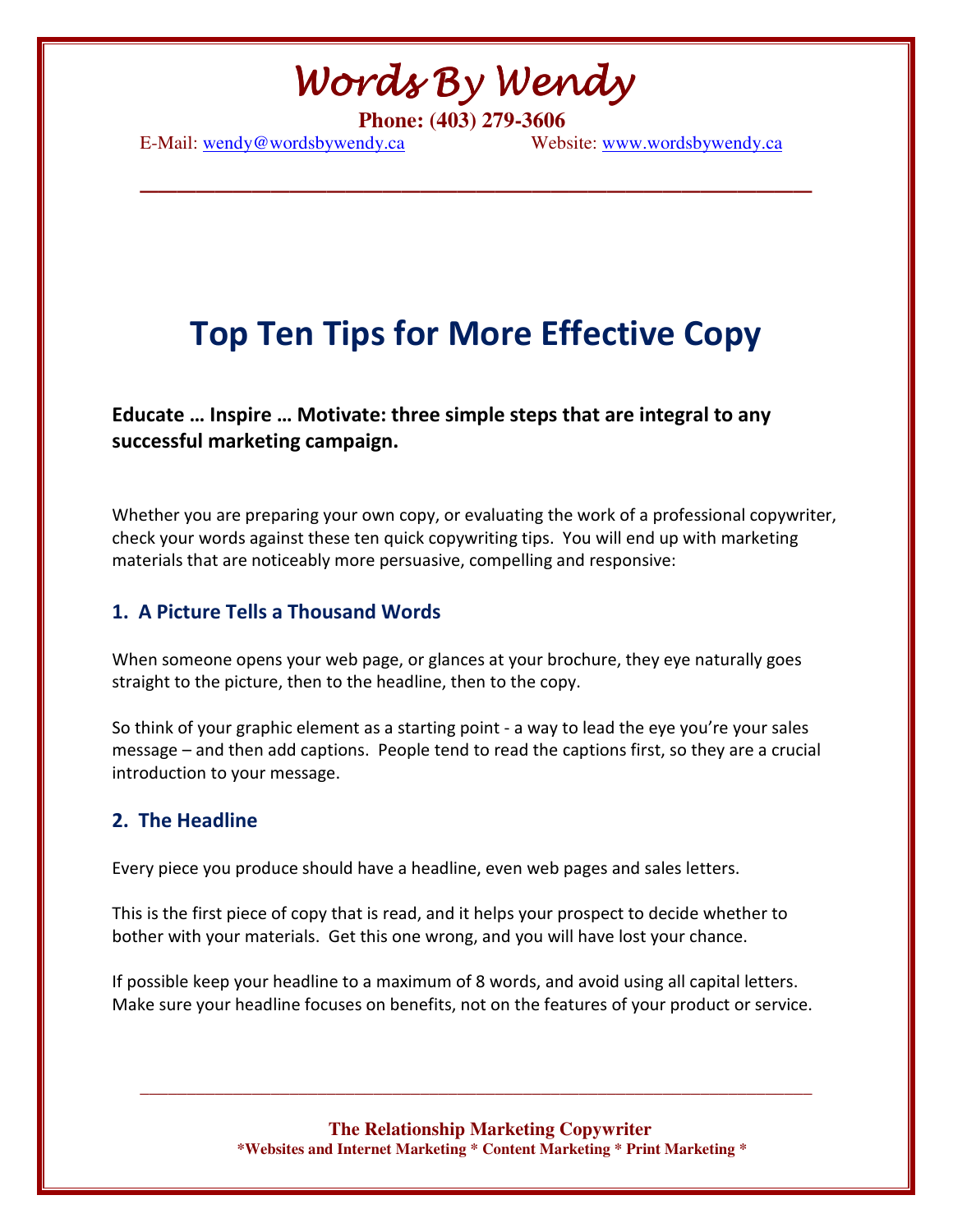**\_\_\_\_\_\_\_\_\_\_\_\_\_\_\_\_\_\_\_\_\_\_\_\_\_\_\_\_\_\_\_\_\_\_\_\_** 

**Phone: (403) 279-3606** 

E-Mail: wendy@wordsbywendy.ca Website: www.wordsbywendy.ca

#### 3. Tell Your Story

Time and time again, people say "the copy has to be short because no-one reads long copy". Wrong!

Certainly people won't read long copy if it is boring, badly written or irrelevant to them. But studies have shown that well-crafted long copy still outsells short in most cases. The key is that you need to provide all the information your prospect requires to convince them to take the next step (i.e. respond).

So, make sure your copy is well-written, relevant and informative; make sure it overcomes objectives and provides reasons to respond. But never be afraid to give information that is vital to your sales message.

#### 4. Benefits

Why are people reading your message? For one reason, and one reason only – they are wondering what it can do for them.

Your copy should focus on specific benefits. Not 'this coffee maker makes the best cup of coffee', but rather 'imagine waking up every morning to the smell of freshly brewed coffee, and the best pick-me-up you ever tasted'. It's an inspiring vision.

If you don't lead straight in with a very strong benefit, there is every chance that your prospect will pass straight on by.

#### 5. Features

Having established your benefits, of course, those should be supported by information on features and the facts and data necessary to back up your claims. Make sure that your promises are credible.

Just to differentiate here – benefits are the end result that your client experiences. Features are the parts or aspects of your product or service that help to create that end result.

> **The Relationship Marketing Copywriter \*Websites and Internet Marketing \* Content Marketing \* Print Marketing \***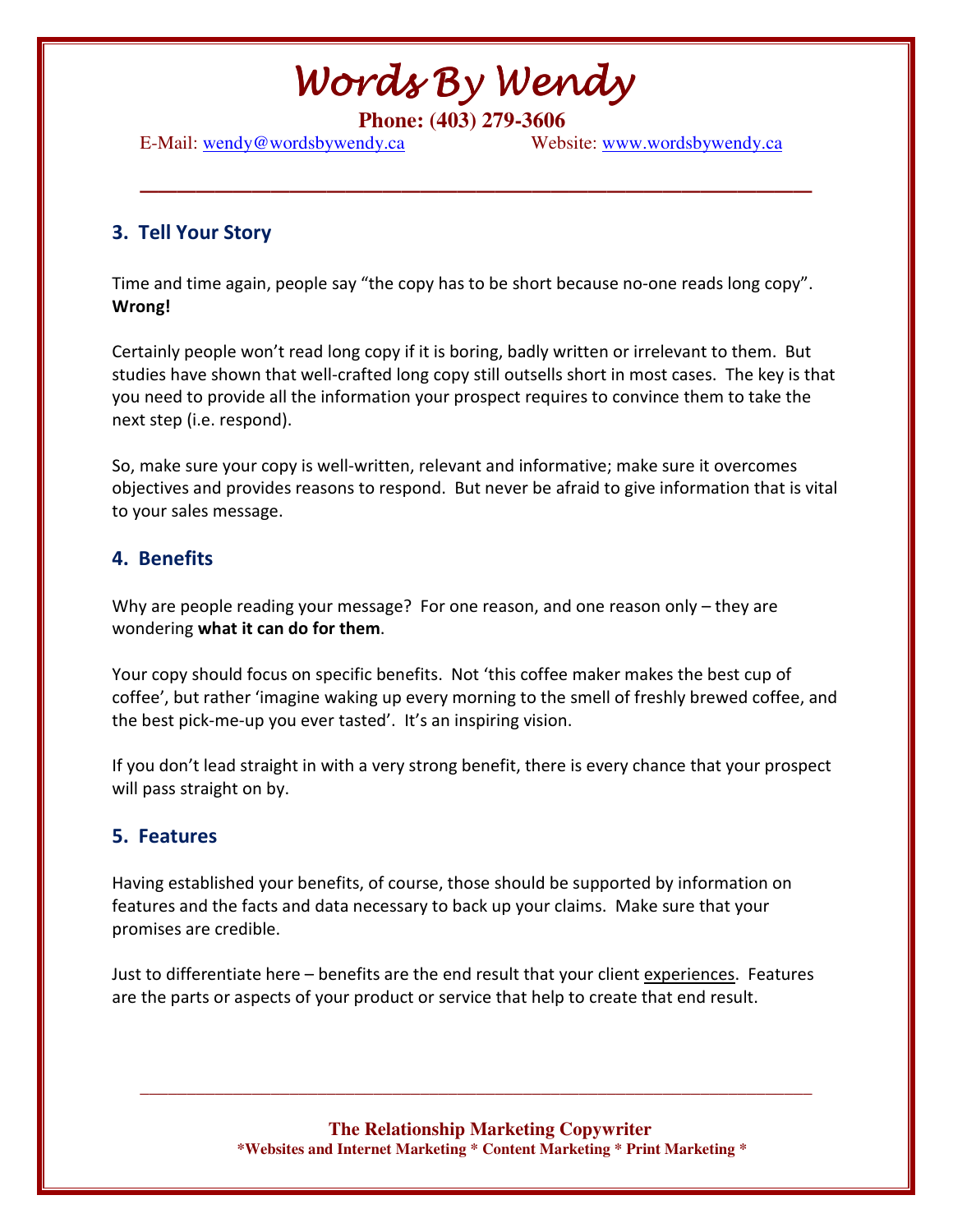**\_\_\_\_\_\_\_\_\_\_\_\_\_\_\_\_\_\_\_\_\_\_\_\_\_\_\_\_\_\_\_\_\_\_\_\_** 

**Phone: (403) 279-3606** 

E-Mail: wendy@wordsbywendy.ca Website: www.wordsbywendy.ca

#### 6. Arresting Words

Direct marketing research has shown us that certain words have a powerful ability to gain attention. 'You' is the most important word you will use in your copy. It forces you to talk directly to your prospect and it helps to establish a rapport.

Words such as 'new', 'free', 'now', 'expert', 'limited time offer' and 'specialist' will also help you to attract attention. These words should be up-front and obvious to capture your prospect and convince them to explore your message further.

#### 7. Scanning

Most people don't start by studying even the most fascinating copy – who has the time? People scan for the most exciting facts.

The finest copywriters make it very simple for the prospect to quickly scan for anything interesting. If they find plenty, they may go back and study your copy afterwards, but be aware that this is how they will start.

To make your writing easy to scan, and easy to read, consider the following:

- Bullet points, sub-heads, colour, underlining and bold copy help to highlight the most pertinent facts for a quick scan.
- Avoid long blocks of unbroken text. Keep sentences and paragraphs short.
- Do not reverse pale text out of a dark coloured background, have a graphic behind the text. It's hard on the eye.
- Avoid using all capital letters even in a headline.
- Keep your type at a minimum of 12pt so it's not too small to read.

Incidentally, people will scan right to the bottom of a web page, or the P.S. in a sales letter. So, always conclude by summarizing your benefit statement and asking for a response.

> **The Relationship Marketing Copywriter \*Websites and Internet Marketing \* Content Marketing \* Print Marketing \***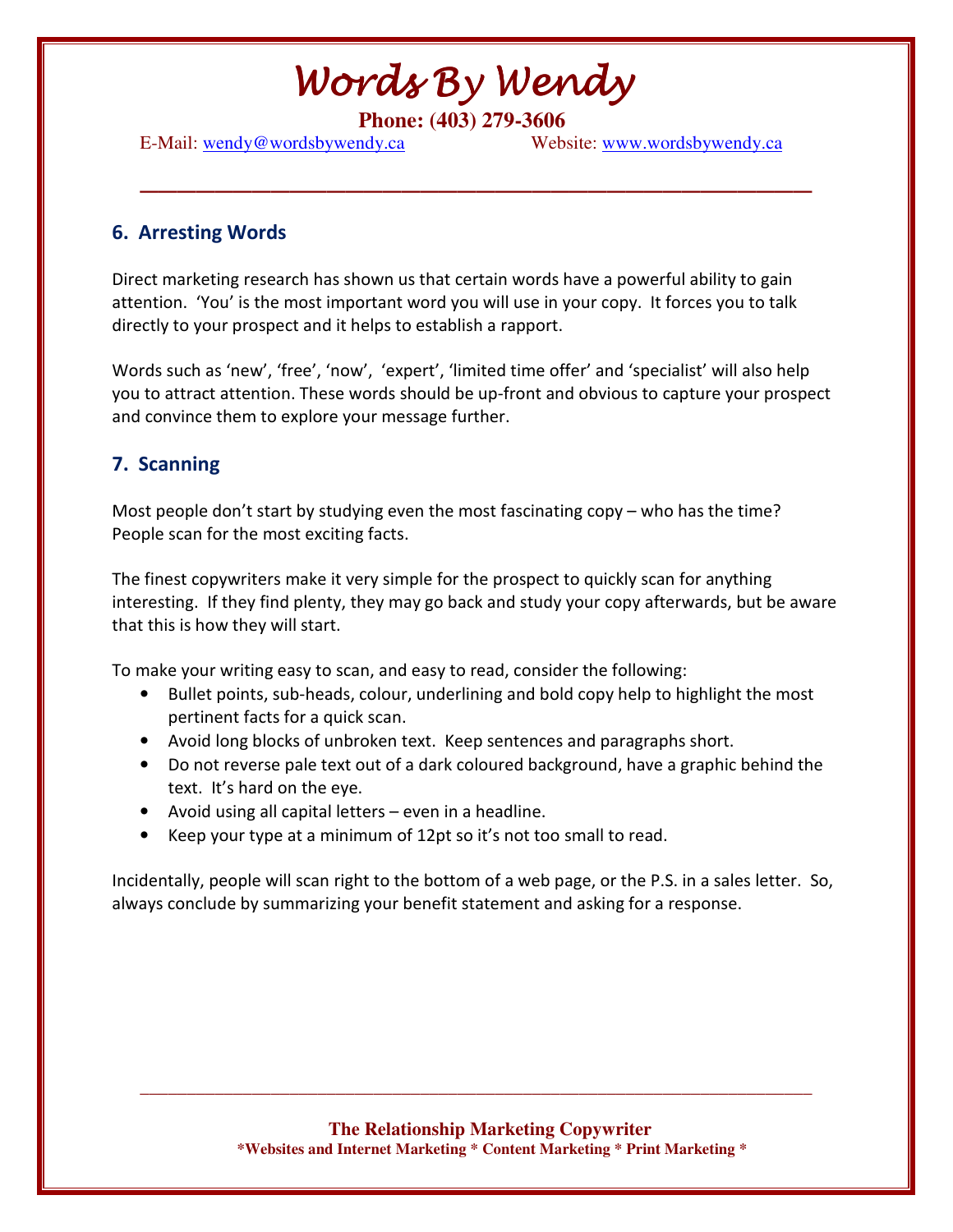**\_\_\_\_\_\_\_\_\_\_\_\_\_\_\_\_\_\_\_\_\_\_\_\_\_\_\_\_\_\_\_\_\_\_\_\_** 

**Phone: (403) 279-3606** 

E-Mail: wendy@wordsbywendy.ca Website: www.wordsbywendy.ca

#### 8. Tone and Language

Your prospect should feel that the piece was written specifically for them, and the more personal the tone, the more likely your prospect is to warm to the message. That's why one of the most important words you will use is 'you'.

To make sure your copy is appropriate for your target audience, follow these rules:

- Write in the same tone you would use in a face to face conversation with your prospect.
- Use the active voice (as opposed to saying 'the active voice should be used').
- Be brief and get straight to the point. Unless you're telling a fascinating and relevant story, you'll lose your prospect before they grasp what you're trying to get at.
- Use short sentences and paragraphs they are easier to read and look less intimidating on the page.
- Avoid superlatives they just sound like exaggeration, and can damage the credibility of your entire message.
- Avoid using jargon, and write to the level of your least educated or informed prospect.

#### 9. Credibility

Your prospects are bombarded by superlatives and outrageous claims all day long. Most of the time they don't really believe those claims, and who can blame them?

Avoid superlatives, and back up all your claims with hard facts. Include statistics, case studies and testimonials wherever possible. (And try to include a full name and company name or city if possible. Otherwise they look fabricated.)

Offer a guarantee if possible. It shows that you have faith in your product or service, and, surprisingly, the longer the guarantee, the fewer returns you will get.